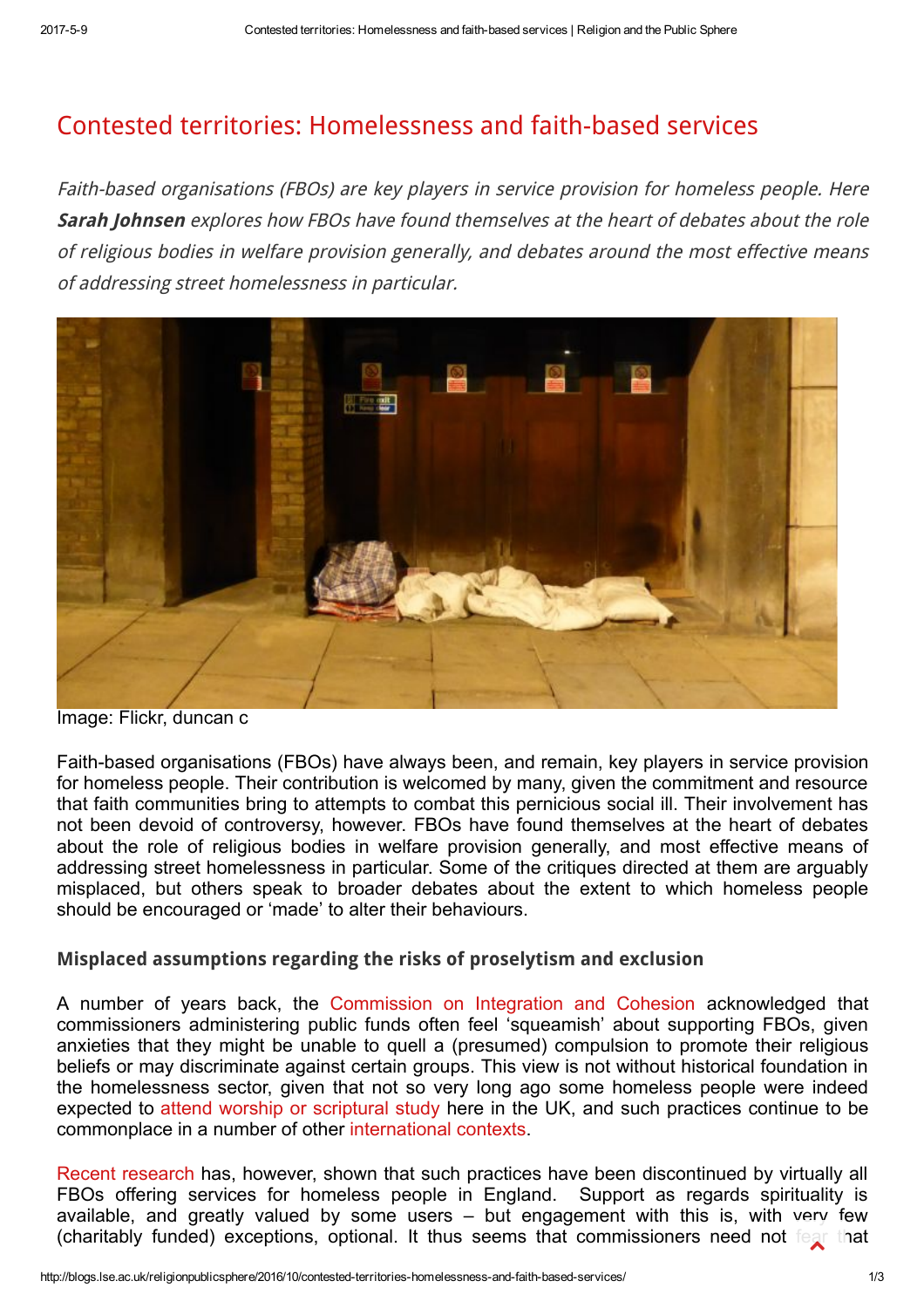FBOs will use public money to proselytise, in the homeless sector at least. Further, no evidence was found of FBOs excluding homeless people on grounds of religious identity, sexuality or other social classification. Faith-based homelessness agencies in the UK, like their secular counterparts, aim to be very inclusive.

In fact, the same study indicates that faith-based services are not as different from their secular equivalents as is commonly presumed. Most contemporary secular [homelessness](https://pureapps2.hw.ac.uk/portal/files/6324914/JSP_WheresTheFaith.pdf) services grew out of faith-based initiatives, and their values are in fact strikingly similar. Furthermore, staff teams in both faith-based and secular agencies almost always contain a mix of people of faith and no faith, and often from a range of religious backgrounds.

Recent years have witnessed a reduction in the 'visibility' of religion in many FBOs offering homelessness services, for two primary reasons. First, many commissioners have placed restrictions on the expression of religion via programme delivery or in the iconography of the physical environment. Second, FBOs have, of their own accord, reduced their outward 'religiosity' to avoid unintentionally appearing unwelcoming to people of other or no faith.

As a consequence, many homeless people actually find it difficult to discern tangible [differences](https://www.york.ac.uk/media/chp/documents/2009/The%20Role%20of%20Faith-Based%20Organisations.pdf) between faith-based and secular services. Most will tell you that there are no systematic differences in the quality of service provided, or legitimacy of 'care' expressed by staff. In fact, there will often be disagreement amongst people using the service as to whether or not a particular project is 'religious', and if so, just how 'religious' it is.

Some [homeless](https://www.york.ac.uk/media/chp/documents/2009/The%20Role%20of%20Faith-Based%20Organisations.pdf) people give overtly faith-based services a wide berth because they have had negative experiences of religion in the past. Others seek them out because they want to explore spiritual matters or seek the support of fellow believers. The majority, however, are relatively indifferent – as long as they can choose whether or not to participate in, or talk about, anything 'religious' (which, as already noted, is almost always the case). Differences, therefore, between services on grounds of affiliation should not be overstated given the blurring of the boundaries between the religious and secular.

## Response to the 'tough love' behaviour change agenda

A homeless person's service preferences tend to be dictated much more by the expectations different providers have of them regarding behaviour change than organisational affiliation per se. There is at present a heated [debate](http://www.welfareconditionality.ac.uk/wp-content/uploads/2014/09/Briefing_Homelessness_14.09.10_FINAL.pdf) regarding the extent to which rough sleepers should be pushed to 'come inside' or address other issues such as substance misuse. This has been fuelled, in part, by the rise of a 'tough love' [agenda](https://www.jrf.org.uk/report/impact-enforcement-street-users-england) in England, wherein metaphorical 'sticks' (such as ASBOs or byelaws) have increasingly been used when 'carrots' (offers of support such as hostel accommodation or addiction treatment) have been unsuccessful in prompting someone to stop sleeping rough or begging.

The debate has [intensified](https://i-sphere.org/2015/11/09/public-spaces-protection-orders-rough-sleepers-and-media-storms/) recently, given the controversial installation of 'anti-homeless spikes' in a number of English cities to make specific 'hotspots' less conducive to rough sleeping, and attempts to include a ban on rough sleeping via the newly available Public Spaces Protection Order legislation. These initiatives provoked an extreme public backlash, and elicited outraged comments from a number of high profile public figures including [politicians](https://www.theguardian.com/society/2014/jun/09/boris-johnson-calls-removal-anti-homeless-spikes) and [celebrities](http://www.standard.co.uk/news/celebritynews/ellie-goulding-hits-out-at-disgusting-hackney-council-policy-that-treats-rough-sleepers-as-criminals-10297944.html). These echo a similar public revolt a few years ago when Westminster Council attempted, unsuccessfully, to [criminalise](https://www.theguardian.com/society/2011/nov/02/westminster-council-homeless-soup) soup runs – an initiative which was widely branded as callous and inhumane.

In the majority of circumstances, FBOs object to the use of these 'forceful' [measures](http://www.housingjustice.org.uk/data/files/Campaigns/UKCRP/UKCRP.Report.Web.pdf) (often vehemently so), and favour a less interventionist approach which allows homeless people to 'be' and does not require explicit commitment to behavioural change. This approach has, however, been labelled 'irresponsible' by some commentators for undermining publically-funded efforts to proactively deter people from rough sleeping and thereby enabling vulnerable people to continue living in a way that is profoundly detrimental to their wellbeing. Research evidencing the often